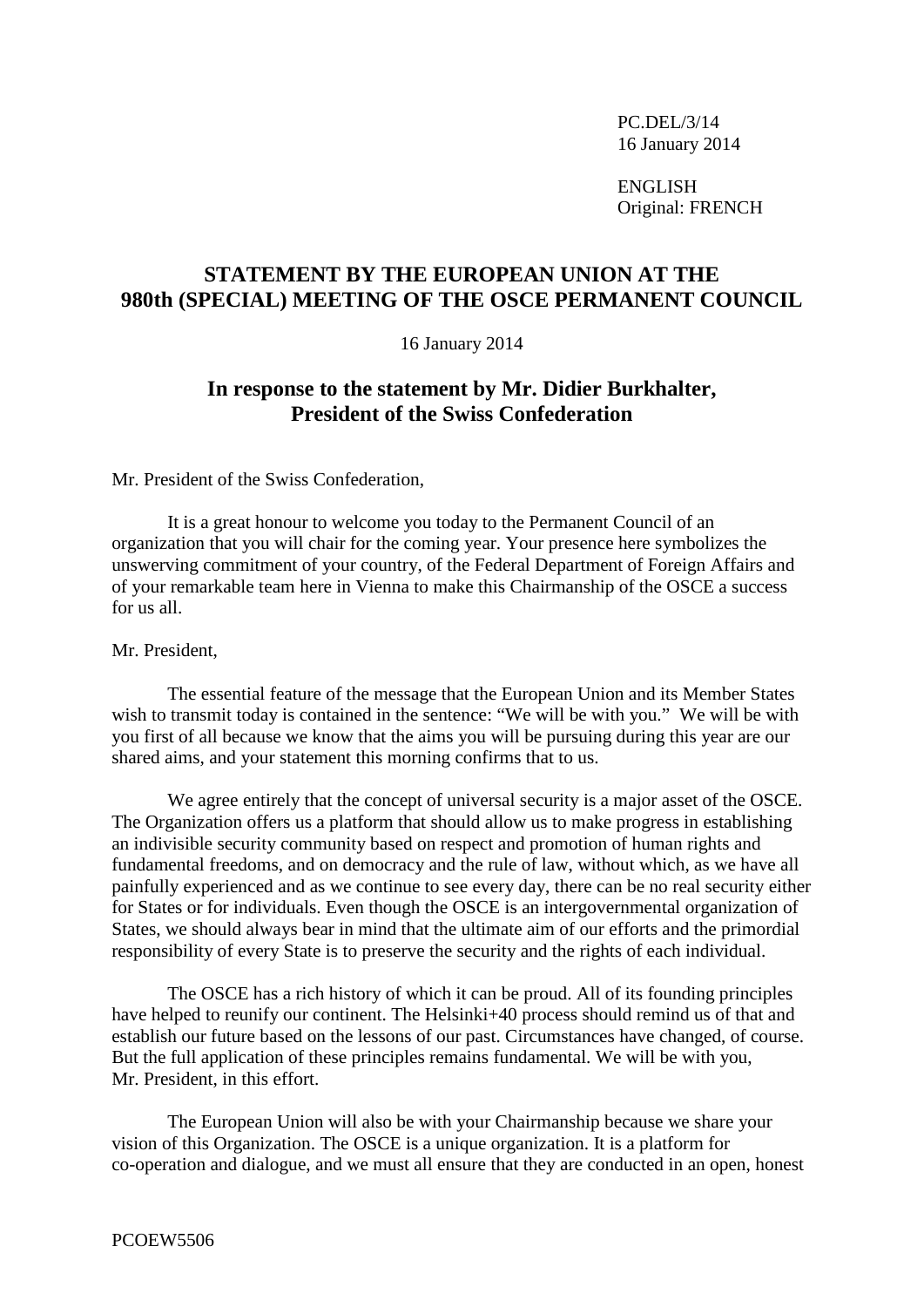manner designed to strengthen respect for our commitments, even if that also involves discussing our weaknesses. But, as you have just reminded us, the OSCE is also the field presences, which are our collective assets. The OSCE is also the independent institutions which impartially monitor respect for human rights, democratic institutions, the rights of persons belonging to national minorities, and freedom of the media.

Your statement, Mr. President, enumerated a series of priorities. We will be with you as well in strengthening security and stability in the Western Balkans and in your efforts to settle the frozen conflicts in our region within the existing mediation formats in Nagorno-Karabakh, Georgia and the Republic of Moldova. The intelligent and willing manner in which you put your instruments in place, together with the future Serbian Chairmanship, is very encouraging for us. The attention you pay to mediation, in the great tradition of Swiss diplomacy, is also very encouraging. We must be in a position to seize the opportunities, even if it means forcing them a little, when it becomes clear to everyone that the settlement of these conflicts rather than a continuation of the status quo is in the interests of all.

You also have our support in the principal priorities that you have outlined in the three OSCE dimensions. In the politico-military dimension, we shall continue to support all efforts within the Forum for Security Co-operation aiming to update our commitment to transparency, including the modernization of the Vienna Document and the exploration of new ideas on conventional arms control in Europe.

In the first dimension, we need to intensify our efforts to combat transnational threats. The subject is vast and the resources are limited – all the more reason in our eyes for expecting these efforts to be efficient and concentrated on those areas where the OSCE can have a real impact, in particular without duplicating the work of other organizations. The European Union will, of course, support efforts to implement the first set of confidence-building measures in the field of cybersecurity and the search for agreement on new measures, as was decided in Kyiv. We hope to be able to continue working with the Chairmanship and the other participating States and partners on the role that the OSCE might play in Central Asia and to help Afghanistan.

The second dimension has changed immensely since the 1970s because the European context has changed completely, showing moreover in this way the importance of economic and environmental issues. We remain convinced that this dimension can and should be better exploited, particularly with regard to those aspects connected with security and conflict prevention. Good governance, the impact of natural disasters, energy security and water management are important works in progress that we wish to continue pursuing.

In the human dimension, we believe that it is important for us to concentrate on fundamental freedoms such as freedom of expression, assembly and association, freedom of religion and belief, and freedom of both online and offline media. The prevention of torture, abolition of the death penalty and protection of human rights defenders are also areas where you will find us at your side. Likewise, at the horizontal level, we fully support your plan to promote gender equality within the OSCE. On these and other issues, it is important to do everything to ensure that our commitments are implemented effectively. The credibility of our Organization and of the States participating in it and, most important, the security of our citizens are at stake. In these and other areas, the involvement of civil society and young generations is vital. We welcome your initiative for interaction with its representatives.